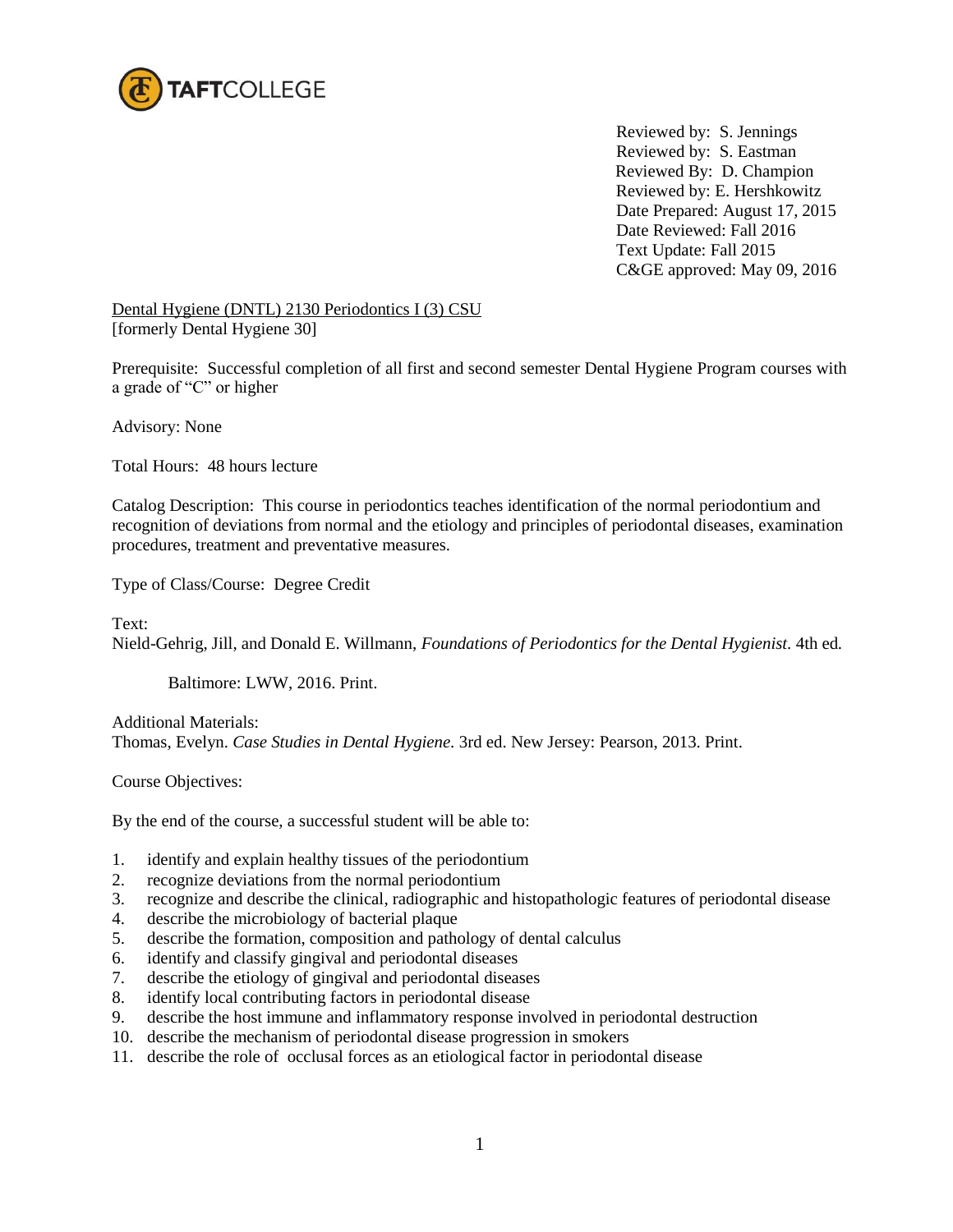

Course Scope and Content (Lecture)

Unit I The Periodontium in Health

- A. Periodontium: The Tooth Supporting Structures
- B. Microscopic Anatomy of the Periodontium

Unit II Classification and Tissue Destruction in Periodontal Diseases

- A. The Progression of Periodontal Disease
- B. Classification of Periodontal Disease and Conditions
- C. Search for Causes of Periodontal Disease

Unit III Etiology of Periodontal Disease

- A. Oral Biofilm and Periodontal Infections
- B. Local Contributing Factors
- C. Basic Concepts of Immunity and Inflammation
- D. Host Immune Response to Periodontal Pathogens
- E. Systemic Factors associated with Periodontal Disease
- F. Smoking and Periodontal Disease
- G. Etiologic Factors: Risk for Periodontal Disease

## Unit IV Gingival Disease

- A. Clinical Features of the Gingiva
- B. Diseases of the Gingiva

## Unit V Periodontitis

- A. Chronic Periodontitis
- B. Aggressive Periodontitis
- C. Other Periodontal Conditions
- D. Periodontitis as a Risk Factor for Systemic Disease

Learning Activities Required Outside of Class:

The students in this class will spend a minimum of 6 hours per week outside of the regular class time doing the following:

- 1. Independent reading and study
- 2. Independent research
- 3. Analyzing case studies
- 4. Research the fundamentals of a clinical periodontal case study

Methods of Instruction:

- 1. Lecture
- 2. Class discussions
- 3. Audio-visual
- 4. Analysis of case studies